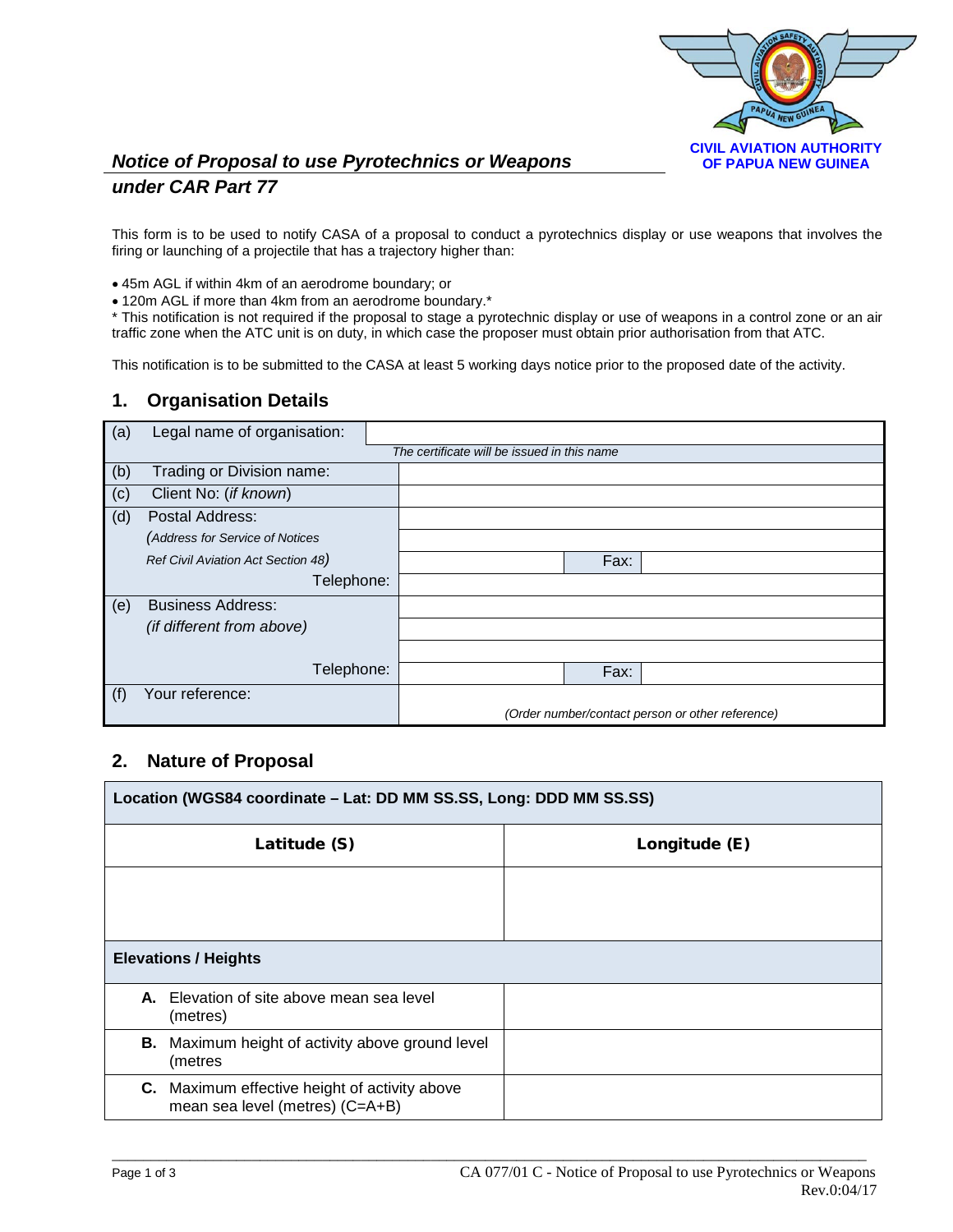| <b>Duration</b>                       |  |
|---------------------------------------|--|
| Start date/time (PNGST, PNGDT or UTC) |  |
| Completion date/time                  |  |

# **3. Details of the Proposal**

|                                                                                                                                                            | Complete description of proposal. Examples of details required are: |  |
|------------------------------------------------------------------------------------------------------------------------------------------------------------|---------------------------------------------------------------------|--|
| (a)<br>types of pyrotechnical devices or weapons to be used;<br>(b)<br>height range of burst type pyrotechnics or shells;<br>(c)<br>site or event details; |                                                                     |  |
|                                                                                                                                                            |                                                                     |  |
|                                                                                                                                                            |                                                                     |  |
|                                                                                                                                                            |                                                                     |  |
|                                                                                                                                                            |                                                                     |  |
|                                                                                                                                                            |                                                                     |  |
|                                                                                                                                                            |                                                                     |  |
|                                                                                                                                                            |                                                                     |  |
|                                                                                                                                                            |                                                                     |  |
|                                                                                                                                                            |                                                                     |  |
| General area of event and nearest<br>aerodrome of activity:                                                                                                |                                                                     |  |
| Proposed timings within the overall event times<br>(indicate if in PNGST, PNGDT or UTC):                                                                   |                                                                     |  |
| Alternative timing if required:                                                                                                                            |                                                                     |  |
| Lateral dimensions or position of activity (indicate<br>the radius, width, area or geographical<br>coordinates as required):                               |                                                                     |  |
| Designated ATC/CASA or contact person for<br>special use airspace and contact details:                                                                     |                                                                     |  |
| Evidence of consultation with other affected<br>airspace users, if any:                                                                                    |                                                                     |  |

 $\_$  ,  $\_$  ,  $\_$  ,  $\_$  ,  $\_$  ,  $\_$  ,  $\_$  ,  $\_$  ,  $\_$  ,  $\_$  ,  $\_$  ,  $\_$  ,  $\_$  ,  $\_$  ,  $\_$  ,  $\_$  ,  $\_$  ,  $\_$  ,  $\_$  ,  $\_$  ,  $\_$  ,  $\_$  ,  $\_$  ,  $\_$  ,  $\_$  ,  $\_$  ,  $\_$  ,  $\_$  ,  $\_$  ,  $\_$  ,  $\_$  ,  $\_$  ,  $\_$  ,  $\_$  ,  $\_$  ,  $\_$  ,  $\_$  ,